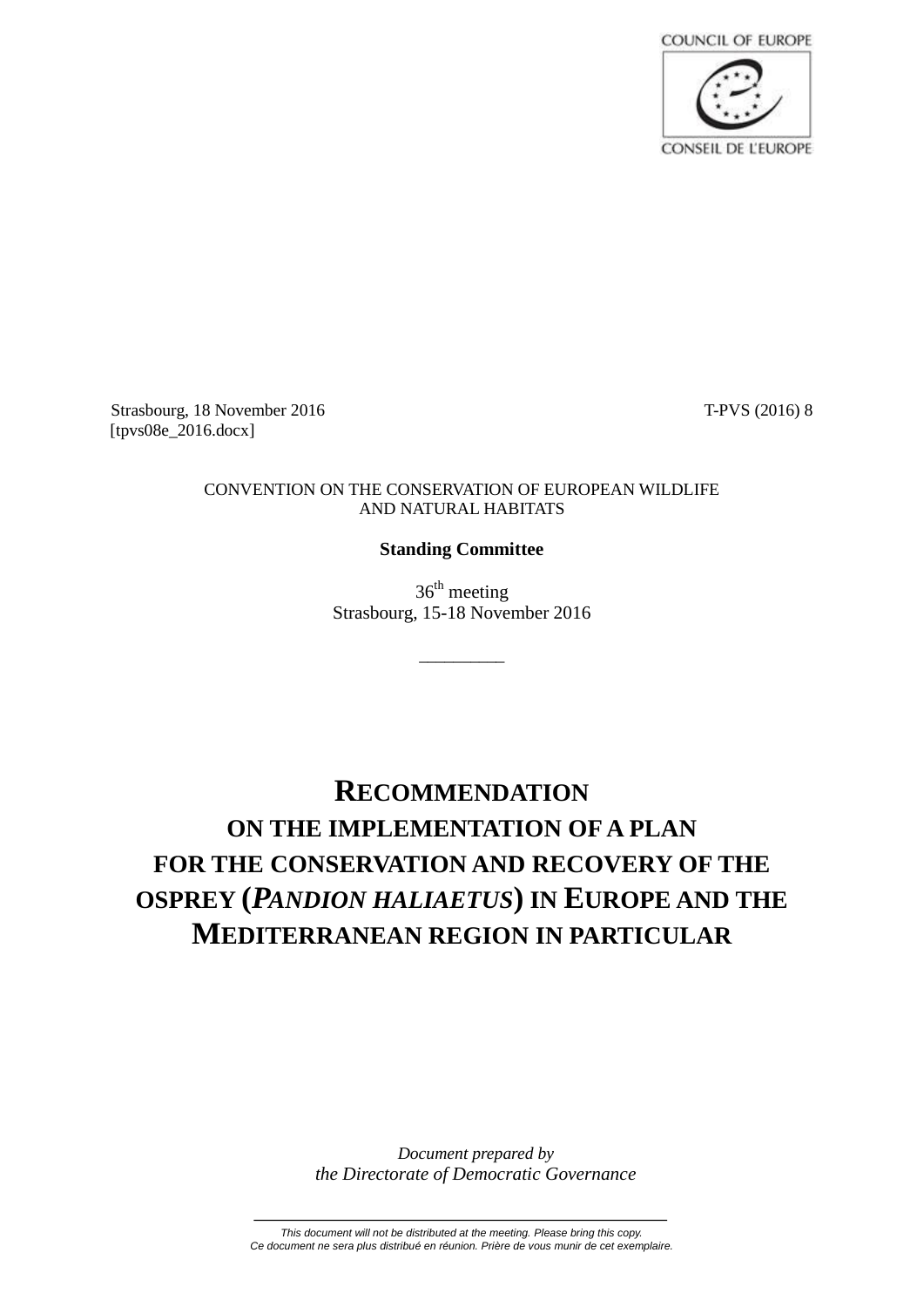

Convention on the Conservation of European Wildlife and Natural Habitats

Standing Committee

## **Recommendation No. 186 (2016) of the Standing Committee, adopted on 18 November 2016, on the implementation of a Plan for the conservation and recovery of the osprey (***Pandion haliaetus***) in Europe and the Mediterranean region in particular**

The Standing Committee to the Convention on the Conservation of European Wildlife and Natural Habitats, acting under Article 14 of the convention,

Having regard to the aims of the convention, which are to conserve wild flora and fauna and their natural habitats;

Recalling that the convention gives particular emphasis to the conservation of endangered and vulnerable species, especially endemic ones, and endangered habitats;

Recalling that Article 4.1 of the convention requires Parties to take appropriate and necessary legislative and administrative measures to ensure the conservation of the habitats of the wild flora and fauna species, especially those specified in Appendices I and II, and the conservation of endangered natural habitats;

Recalling its Recommendations No. 48 (1996) on the conservation of European globally threatened birds; No. 60 (1997) on the implementation of the actions plans for globally threatened birds in Europe; No. 62 (1997) on the conservation of regionally threatened birds in the Macaronesian and Mediterranean regions; No. 75 (1999) on the implementation of new action plans for globally threatened birds in Europe; No. 88 (2001) on the implementation of five new Action Plans for globally threatened birds in Europe; No. 92 (2002) on sixteen new Action Plans for most threatened birds in the Convention's area; and No. 103 (2003) on five new Action Plans for most threatened birds in the Convention's area; No. 121 (2006) of the Standing Committee on the implementation of six new action plans for most threatened birds in the Convention's area; No. 156 (2011) on the implementation of an Action Plan for the conservation of the white-tailed sea eagle (*Haliaeetus albicilla*) along the Danube; No. 165 (2013) on the implementation of twenty-one new or revised action plans for most threatened birds in the Convention's area;

Stressing that the osprey is one of Europe's most iconic species, and that the distribution of its breeding population on the continent has been greatly influenced by humans as it was presented, resulting in its extinction in no less than fifteen Contracting Parties;

Aware that the species is classified as Least Concern (LC) by the IUCN, although this relates to the state of the populations in the northern countries;

Referring to the Plan for the conservation and recovery of the osprey (*Pandion haliaetus*) in Europe and the Mediterranean Region presented in document T-PVS/Inf (2016) 12;

Noting that range recovery would be highly beneficial to European ospreys as a larger and more widespread population would reduce the species' vulnerability to future changes in weather, climate, contamination and variations in food supply;